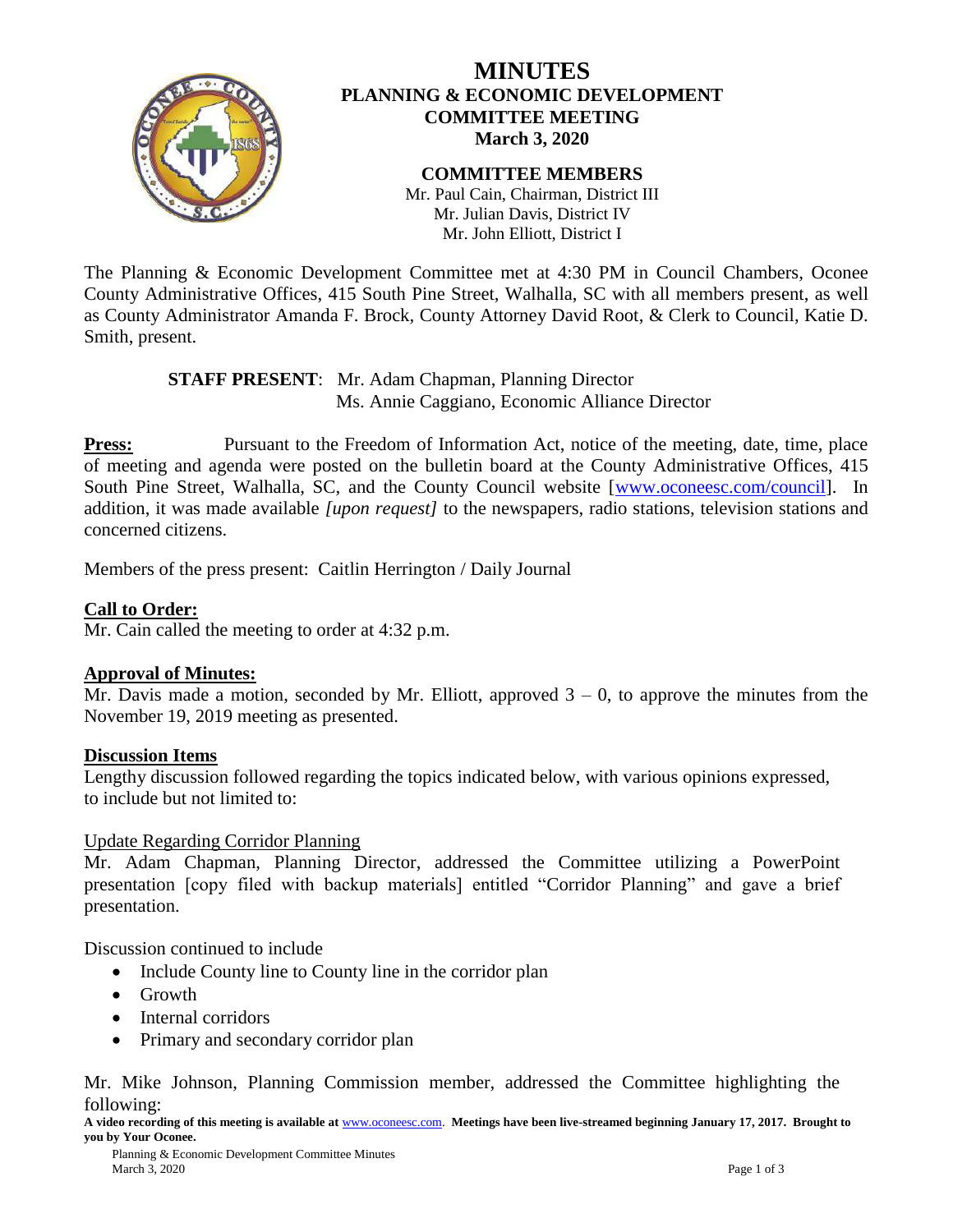- Subcommittee
- Building & design standards
- Traffic safety

Further discussion included the Planning Commission and the Planning Department not duplicating efforts and the Planning Commission suspend efforts or work to supplement efforts that staff is completing.

### **The Committee took no action on this matter at this time.**

Discussion regarding revisions to Sign/Billboard Ordinance

Mr. Root addressed the Committee utilizing a handout [copy filed with backup materials] entitled "Sign Control Ordinance of Oconee County, South Carolina – DRAFT COPY]" and gave a brief presentation.

Discussion continued to include:

- Revision to the sign ordinance that prospectively had a ban on most or all billboards
- Revisions from a planning-land use perspective
- Highlighted portion of the Draft Ordinance
	- Sec. 32-519 Sec. 32-520 Sec. 32-521 Sec. 32-522 Sec. 32-523
- Incorporated State language within maintenance requirements

Mr. Elliott distributed a handout [copy filed with backup materials] entitled "Sample Oconee County Sign Sizes & Alternate Commercial Building Standards" with a brief discussion regarding these materials.

#### **Mr. Davis made a motion, seconded by Mr. Elliott, approved 3 – 0, to draft the ordinance as discussed and send to full Council.**

### Economic Development Activity & Opportunity Zone Update

Ms. Annie Caggiano, Economic Development Director, addressed the Committee utilizing a PowerPoint presentation [copy filed with backup materials] entitled "OEA Activity Update: 03-03- 20" and gave a brief presentation.

### **The Committee took no action on this matter at this time.**

### **Unfinished Business:**

None addressed at this meeting.

#### **New Business:**

None addressed at this meeting.